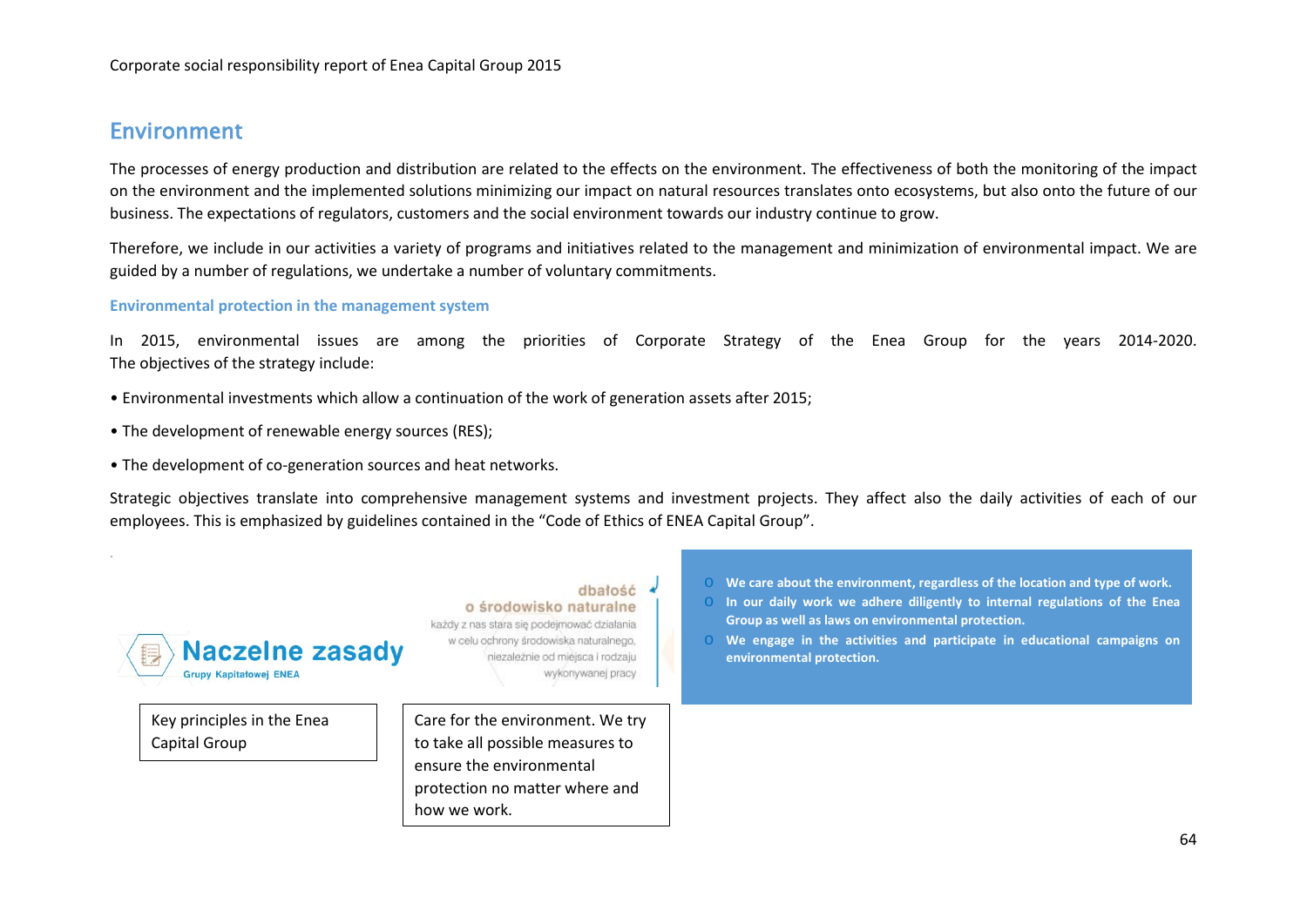The high quality of processes related to environmental protection is guaranteed by the implemented **Policy of Integrated Quality Management, Environmental and Safety System.** It is consistent with the requirements of PN-EN ISO 9001:2009, PN-EN ISO 14001:2005, PN-N-18001:2004, OHSAS 18001:2007, within

generation and trade of electricity, generation and distribution of heat. It sets out, among others, objectives and responsibilities of environmental protection in the Kozienice Power Station, CHP Bialystok and other entities producing energy within Enea Wytwarzanie.

Click to view a list of instructions and procedures that guide the Enea Wytwarzanie in the monitoring of environmental impact.

- 1) Instructions of Monitoring the Environment in Enea Wytwarzanie sp. z o.o. Location Świerze Gorne.
- 2) Instructions of Data Management in the field of Environmental Protection in Enea Wytwarzanie sp. z o.o. - Location Białystok.
- 3) Procedure of Monitoring the Environment in Enea Wytwarzanie sp. z o.o. Location Koronowo.
- 4) The plan of monitoring  $CO<sub>2</sub>$  emissions approved by the decision of the Marshal of the Podlasie Province and Procedure of Monitoring CO<sub>2</sub> emissions in Enea Wytwarzanie sp. z o.o. - location Bialystok.
- 5) The plan of monitoring  $CO<sub>2</sub>$  emissions approved by the decision of the Marshal of the Mazowieckie Province and Procedure of Monitoring  $CO<sub>2</sub>$ emissions in Enea Wytwarzanie sp. z o.o. - location Świerze Gorne.
	- a) Monitoring of  $CO<sub>2</sub>$  emissions from the combustion of coal and biomass,

b) Monitoring of  $CO<sub>2</sub>$  emissions from the combustion of coal (mass-balance approach)

c) Monitoring of  $CO<sub>2</sub>$  emissions from the combustion of fuel oil,

c) Monitoring of  $CO<sub>2</sub>$  emissions from the process of flue gas desulphurisation,

e) The procedure for supervision of the implementation of the monitoring plan

f) The procedure for risk management in monitoring  $CO<sub>2</sub>$  emissions,

 g) The procedure for estimating the uncertainty of data regarding the monitoring of  $CO<sub>2</sub>$  emissions.

- 6) Instructions of the Principles of Waste Management in Enea Wytwarzanie sp. z o.o. - Location Świerze Gorne.
- 7) Instructions on the handling of waste in the CHP Białystok.
- 8) Instructions of waste management in Enea Wytwarzanie sp. z o.o. Location Koronowo.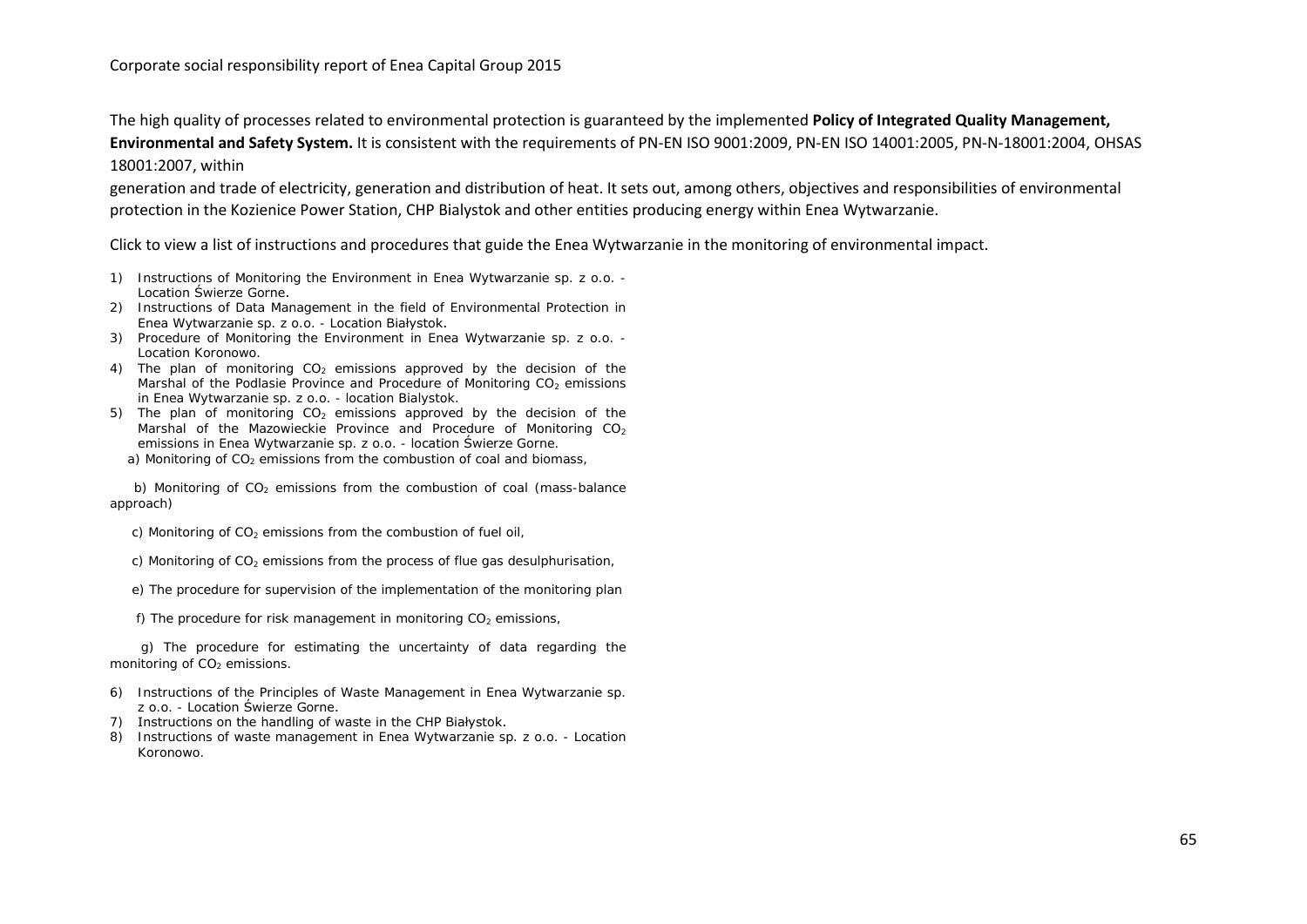### **Key investments**

In 2015, we conducted investments important for the environment. These include, inter alia:

- Launch of the flue gas desulphurization installations (FGD IV) in Kozienice from 1 January 2016 all exhaust fumes have been desulphurised
- Construction of installations of catalytic reduction of NO<sub>x</sub> (SCR) for boilers K7 and K8 in CHP Białystok
- **Installation of heat recovery from the exhaust gases of the biomass boiler in CHP Bialystok**
- The construction of gas co-generation unit in MEC Pila

#### Financial expenditures for reduction of emissions of SO<sub>2</sub>, NO<sub>2</sub> and dust to the air during 2009-2015 in Kozienice Power Plant [PLN mln]



Our biggest investment - the construction of power unit No. 11 in Kozienice Power Station - it uses the most modern installations related to the protection of the environment during energy production.

Watch the film of Discovery Channel on Kozienice Power Station and check if the energy from coal can be environmentally friendly: Link to the film: [https://www.youtube.com/watch?v=NStMdla4gQU.](https://www.youtube.com/watch?v=NStMdla4gQU)

Our most important investments initiated or continued in 2016: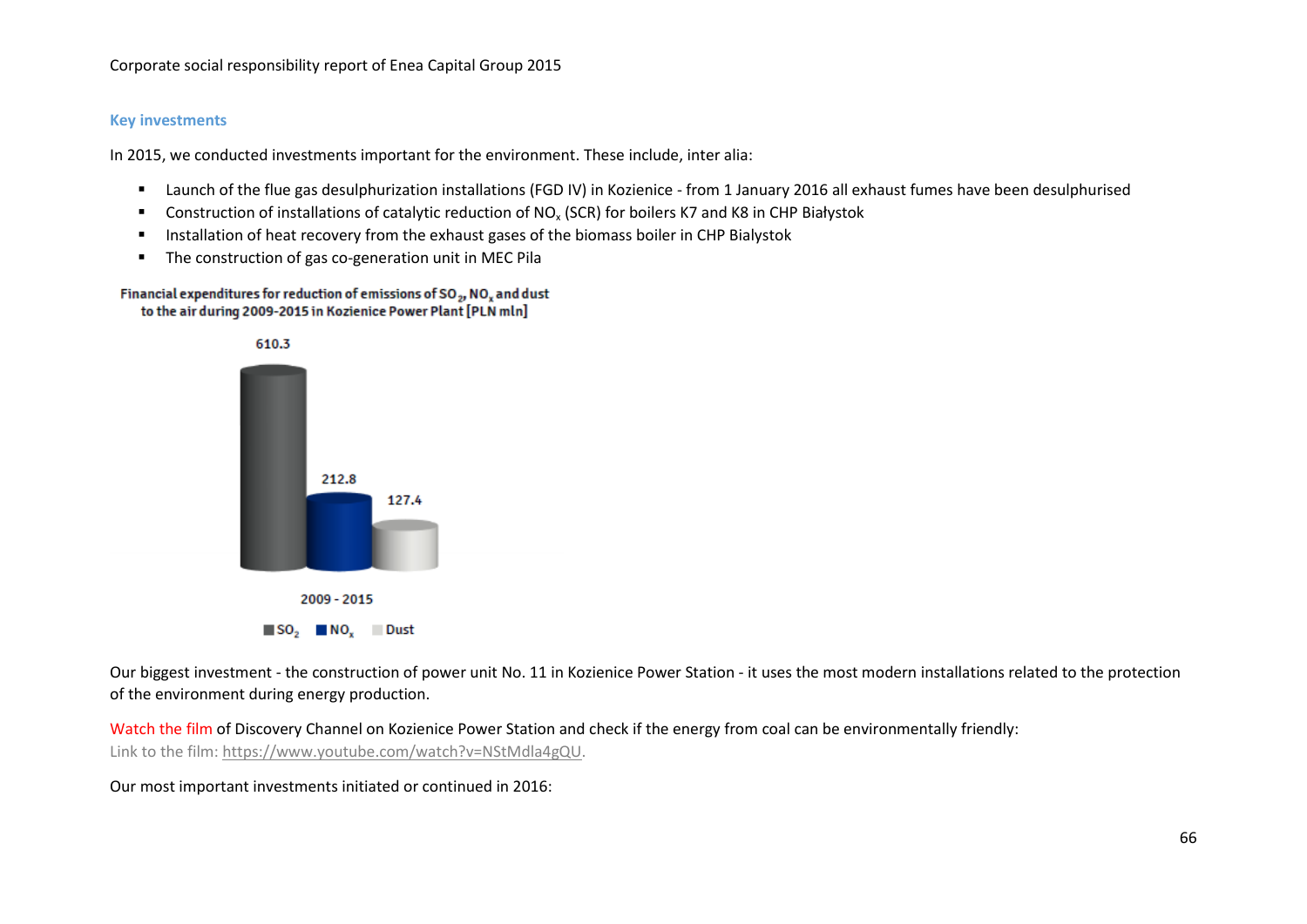|                                                                           |  | <b>Modernisation of units No. 4 and 5</b>                                                                                                                                                                                                                                                                                                                                                                                                                                             |
|---------------------------------------------------------------------------|--|---------------------------------------------------------------------------------------------------------------------------------------------------------------------------------------------------------------------------------------------------------------------------------------------------------------------------------------------------------------------------------------------------------------------------------------------------------------------------------------|
| <b>Segment of</b><br>Continuation<br><b>System Power</b><br><b>Plants</b> |  | Construction of power unit No. 11<br>IOS IV Flue Gas Desulphurisation Plant - within flue gas channels<br>Installation of flue gases denitrification - SCR for units No. 4-8 and 1-2<br>Installation of flue gases denitrification - SCR for units No. 9-10<br>Construction of industrial waste and rainwater treatment<br>Modernisation of cooling water intake - stabilising checkdam<br>on the Vistula River<br>Modernisation of the slag and ash depot - modernisation of field 5 |
| <b>Segment of Heat</b>                                                    |  | Construction of flue gas desulphurisation plant on K7 and K8 boilers                                                                                                                                                                                                                                                                                                                                                                                                                  |
| <b>Segment of RES</b>                                                     |  | Continuation of the construction of 14.1 MW Baczyna wind farm and the project<br>of max. 10 MW extension of Bardy wind farm (project titled Bardy II)<br>Acquisition of 100% of shares in the special purpose vehicle - Eco - Power<br>sp. z o.o. (36 MW Skoczykłody wind farm) is planned until the end of Q1 2016<br>Searching for new investment and acquisition projects within the realisation of<br>the strategy of increasing the capacity installed in wind farms             |

No fines were imposed on us for non-compliance with laws and regulations relating to environmental protection in 2015.

# Energy

Table 12. Total electricity consumption in 2015 (MWh)

| <b>Company</b>        | <b>MWh</b> |
|-----------------------|------------|
| Enea SA               | 1 029.061  |
| Enea Wytwarzanie      | 1 117 501  |
| <b>MEC Piła</b>       | 3940.8     |
| PEC Oborniki          | 599.16     |
| <b>MPEC Białystok</b> | 6 2 0 9    |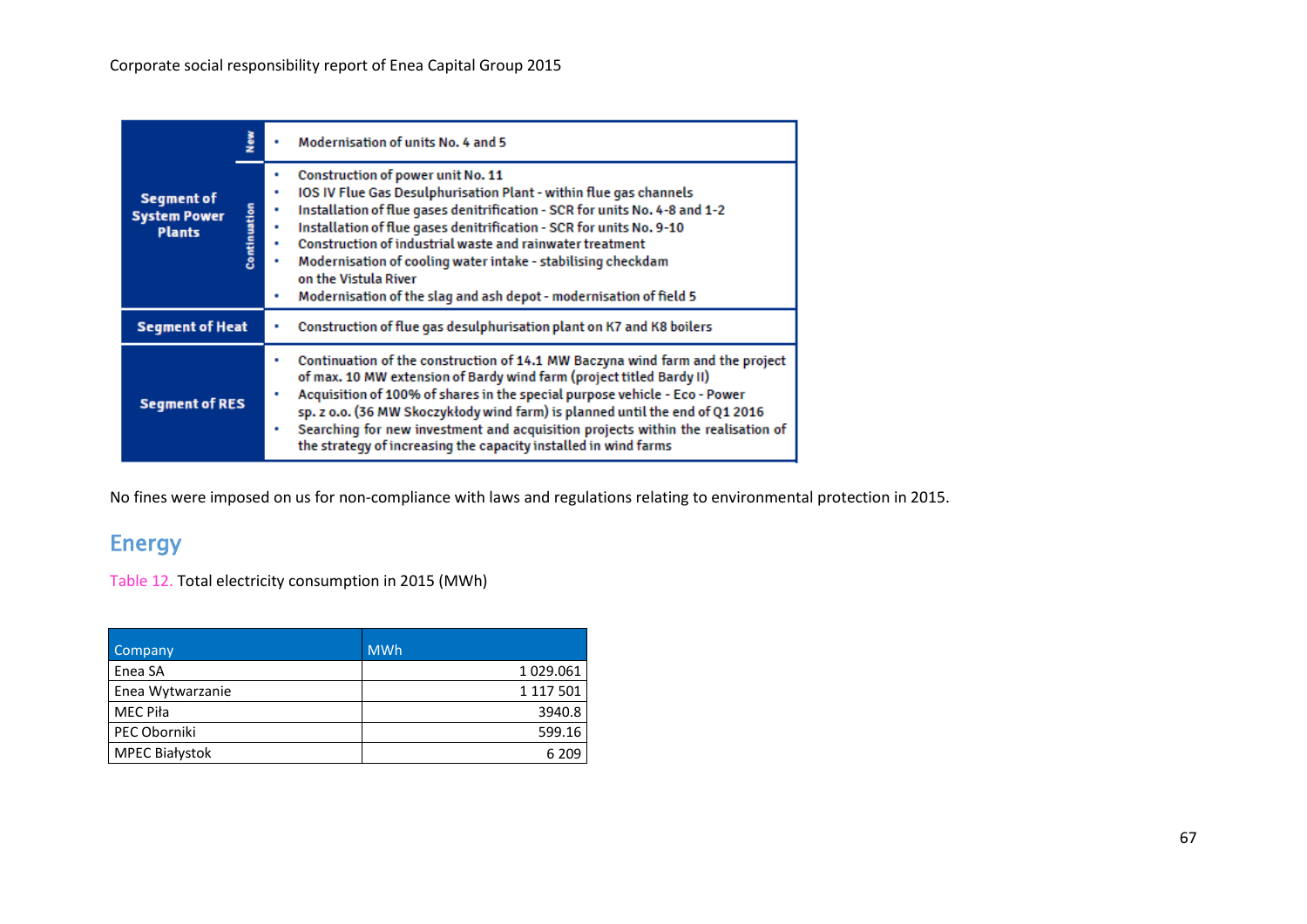Corporate social responsibility report of Enea Capital Group 2015

| Enea Operator                  | company's own needs - 38 821<br>MWh. company's network losses<br>-1382 544 MWh |
|--------------------------------|--------------------------------------------------------------------------------|
| Enea Centrum**                 | no data                                                                        |
| Enea Trading *                 | no data                                                                        |
| Enea Serwis                    | 1618.12                                                                        |
| Enea Logistyka                 | 524.79                                                                         |
| Enea Oświetlenie               | 201                                                                            |
| Enea Pomiary                   | 282.2                                                                          |
| Szpital Uzdrowiskowy ENERGETYK | 453.042                                                                        |
| PEC Zachód                     | 35.                                                                            |

\* ENEA Trading doesn't own office spaces which are rented from ENEA SA, ENEA Wytwarzanie and Enea Serwis.

Operating costs are included in the rent.

\*\* ENEA Centrum doesn't keep records of energy consumption, since it doesn't own offices, which it uses. ENEA Centrum nleases offices from other companies of the Capital Group and from Rentall company.

### **Good practice: Energy saving solution**

- In connection with the modernization of units 1 and 2 of Kozienice Power Station, we exchanged exhaust fans on the boiler No. 1 and 2. We used a more economical way to regulate their performance. Installation of new exhaust fans along with the replacement of the drive and the new variable speed of fan drive motor save a significant amount of power consumed by the motor.
- In Białystok CHPm we have reduced energy consumption through the modernization of the heating infrastructure. We replaced sections of the channel network on the network of pre-insulated technology and modernization of the district heating pump, which contributes to the reduction of energy losses during heat transfer.

## Emissions

### **Compliance with EU guidelines**

According to the EU Directive 2010/75/EU on industrial emissions (IED), from 1 January 2016, more stringent emission standards have been introduced. We had been preparing for this for many years by investing in the modernization of installations to reduce emissions of oxides of sulphur, nitrogen and dust. Now, we face the next phase of works aimed at minimizing emissions to air.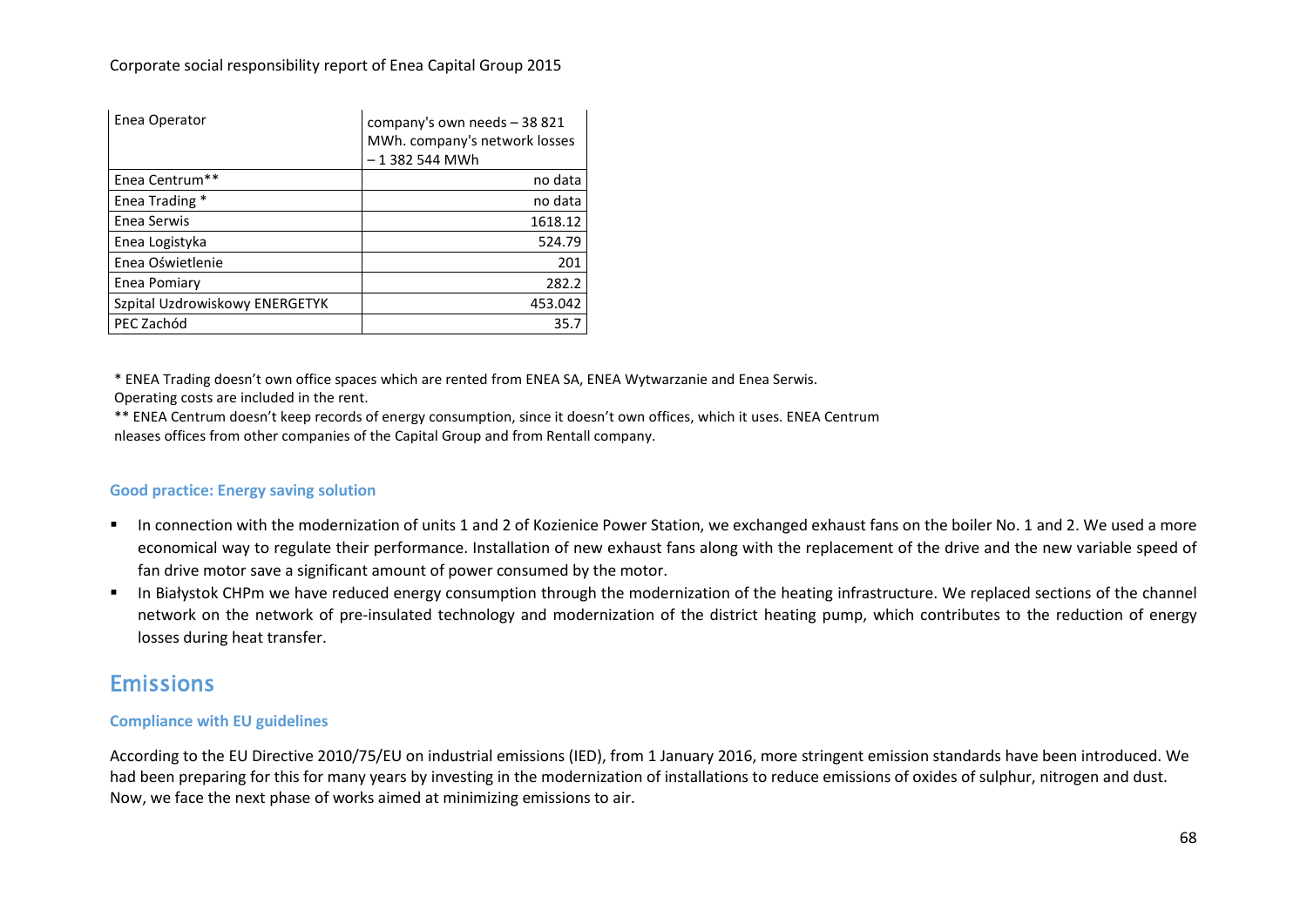#### Kozienice Power Plant acceded to Interim National Plan within the SO<sub>2</sub> and dust emissions which shall be valid until 30 June 2020.

Link to information about the Interim National Plan on the website of the Ministry:<https://www.mos.gov.pl/srodowisko/ochrona-powietrza/przejsciowy-plan-krajowy/>

#### **The emission of gases and dust**

#### In 2015 in Kozienice Power Station:

**For the reduction of sulphur oxides**: we launched the fourth installation of flue gas desulphurisation

**For the reduction of nitrogen oxides**: we installed a catalytic denitrification station (SCR) of exhaust in 4 blocks of 200 MW (with achievable concentrations below 100 mg / Nm3). Denitrification systems are designed to provide approx. 80% reduction of nitrogen oxides in exhaust gases. **For the reduction of dust emissions**: we provided the possibility of a two-stage extraction thanks to high-performance electrofilters and flue gas desulphurization installations.

For the period 2016-2018 in Kozienice Power Station, we plan to build the same installation in the remaining three blocks of 200 MW and two blocks with a capacity of 500MW.

On the other hand, CHP Bialystok has been gradually upgrading its transmission networks and heat distribution in order to improve the efficiency of heat supply in line with the assumptions contained in the "Plan for the development of district heating in Bialystok for the years 2013-2018". The upgrades affect both the level of energy consumption and the reduction of greenhouse gas emissions.

Pollutant concentration in Kozienice Power Plant in 2015

- SO<sub>v</sub> concentration was by 15% lower than the acceptable concentration
- NO, concentration was by 24% lower than the acceptable concentration
- Dust concentration was by 56% lower than acceptable concentration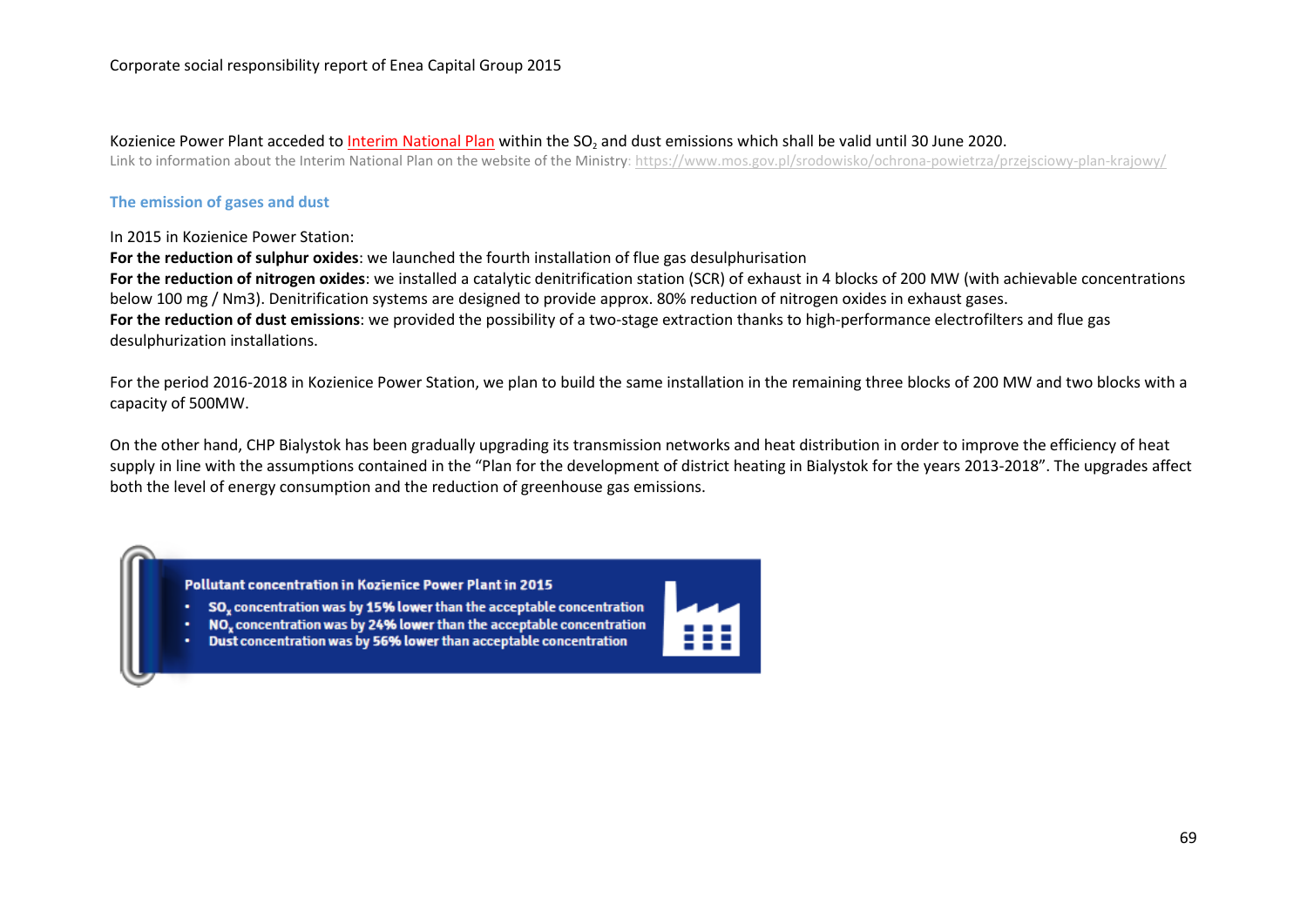| Name of the company  | Emissions of CO <sub>2</sub> [Mg] | Rate of emissions      |
|----------------------|-----------------------------------|------------------------|
| Enea Wytwarzanie     | 11,719,892.61                     | 857 kg/MWh             |
| <b>CHP Białystok</b> | 33,196.00                         | 197 kg/MWh or 55 kg/GJ |
| PEC Oborniki         | 12.940.25                         | 109.06 kg/GJ           |
| MEC Piła             | 74,699.60                         | 91.47 kg/GJ            |

**Table 13**. Emission rate of carbon dioxide in the companies from the generation segment [Mg] and the rate of carbon dioxide emission by 2015

**Table 14.**Emission of sulphur and nitrogen oxides in the companies from the generation segment [Mg] in 2015

| Name of the company  | Sulphur oxides [Mg] | Nitrogen oxides [Mg] |
|----------------------|---------------------|----------------------|
| Enea Wytwarzanie     | 32,188              | 16,989               |
| <b>CHP Białystok</b> | 10                  | 71                   |
| PEC Oborniki         | 45.46               | 23.94                |
| MEC Piła             | 116.7647498         | 48.086101            |

Table 15. CO<sub>2</sub> emission allowances in the generating units [tons of CO<sub>2</sub>] in 2014 and 2015<sup>\*</sup>

|                                                   | As at 31 December 2014 | As at 31 December 2015 |
|---------------------------------------------------|------------------------|------------------------|
| The amount of free allowances for $CO2$ emissions | 5,921,554              | 3,413,076              |
| The amount of allowances for $CO2$ emissions      | 5,326,118              | 8,306,817              |
| purchased on the secondary market                 |                        |                        |
| Total allowances for emissions of CO <sub>2</sub> | 11,247,672             | 11,719,893             |
| Coverage of emissions by allocation of free       | 52.6 %                 | 29.1 %                 |
| allowances                                        |                        |                        |

\*Accounting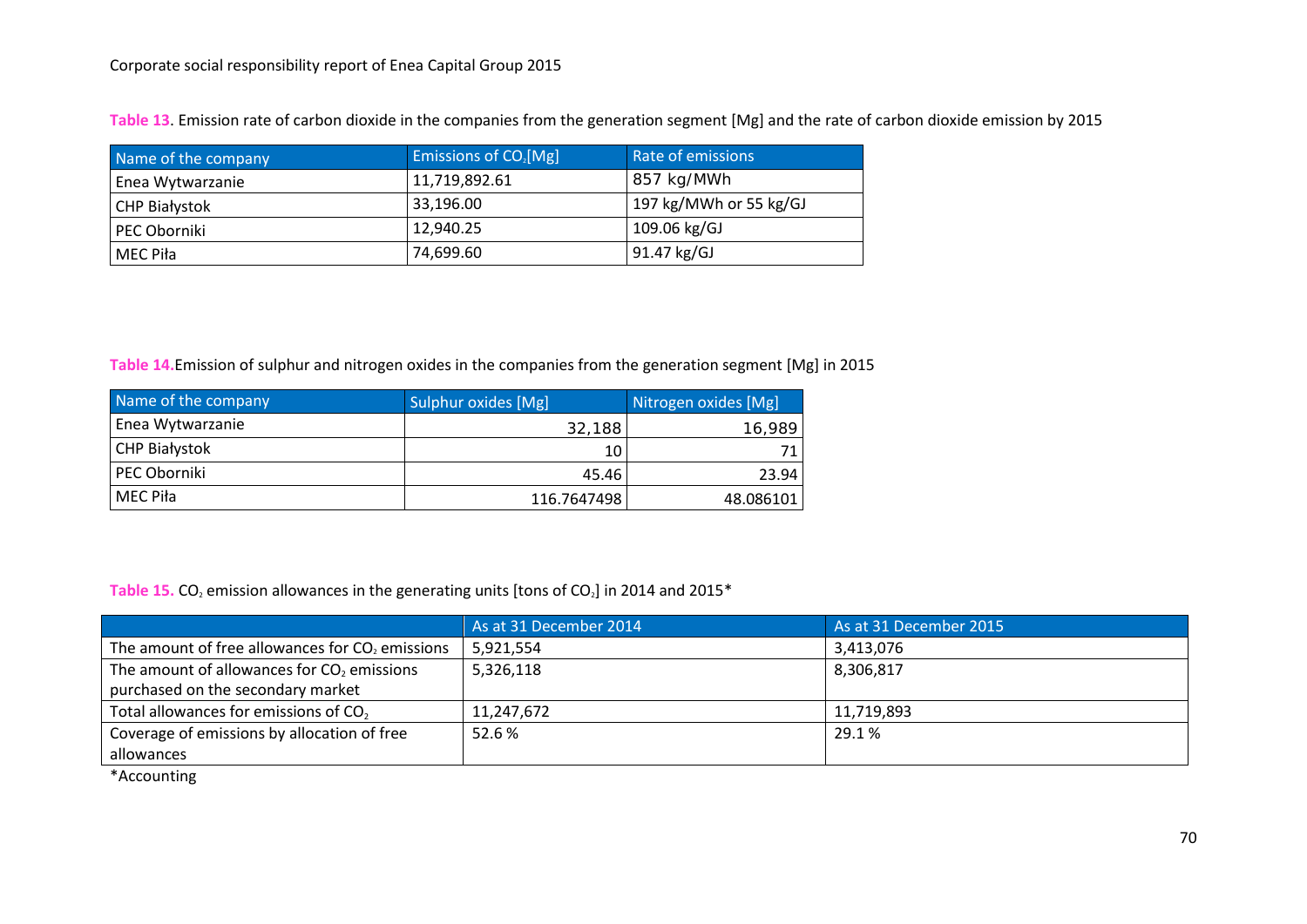#### **Important investments**

**BIAŁYSTOK:**27.7 million PLN was spent on the installation, which recovers heat from exhaust gases from the combustion of biomass in CHP Bialystok. This is the first installation on such a large scale in Poland. Our commitment to the environment was appreciated the Swedish Ambassador for Ecology Jan Olsson. During the scientific and technical symposium in Bialystok devoted to the latest environmental investment of Enea, he drew attention to the great importance of Polish - Swedish cooperation in this innovative project.

The technology used for heat recovery from the exhaust gases can increase heat production from biomass boiler without additional fuel consumption. Thanks to the investment in a modern heat recovery system, Enea Wytwarzanie significantly reduced emissions into the atmosphere and increased its productivity. The estimated reduction of carbon dioxide emissions amounts to approx. 20,000 tonnes per year.

**PIŁA:** The co-generation power plant built in MEC Pila is one of the most modern plants of this kind in the country. It can produce approx. 10 MWh of heat and approx. 10 MWh of electricity. It is powered by natural gas.

Its launch reduced the need for energy from conventional sources contributing to the reduction of the amount of burned carbon, emissions of dust, sulphur oxides and  $CO<sub>2</sub>$  to the atmosphere.

## Water and raw materials

Main raw materials that are used in our daily activities include: biomass, coal, fuel oil and light fuel oil. We purchase heavy and light fuel oil in Poland. The remaining raw materials are acquired both in the Polish and foreign markets. The largest purchases are made by Enea Wytwarzanie which has the largest generation units.

**Table 16.** The main raw materials used by Enea Wytwarzanie in 2014 and 2015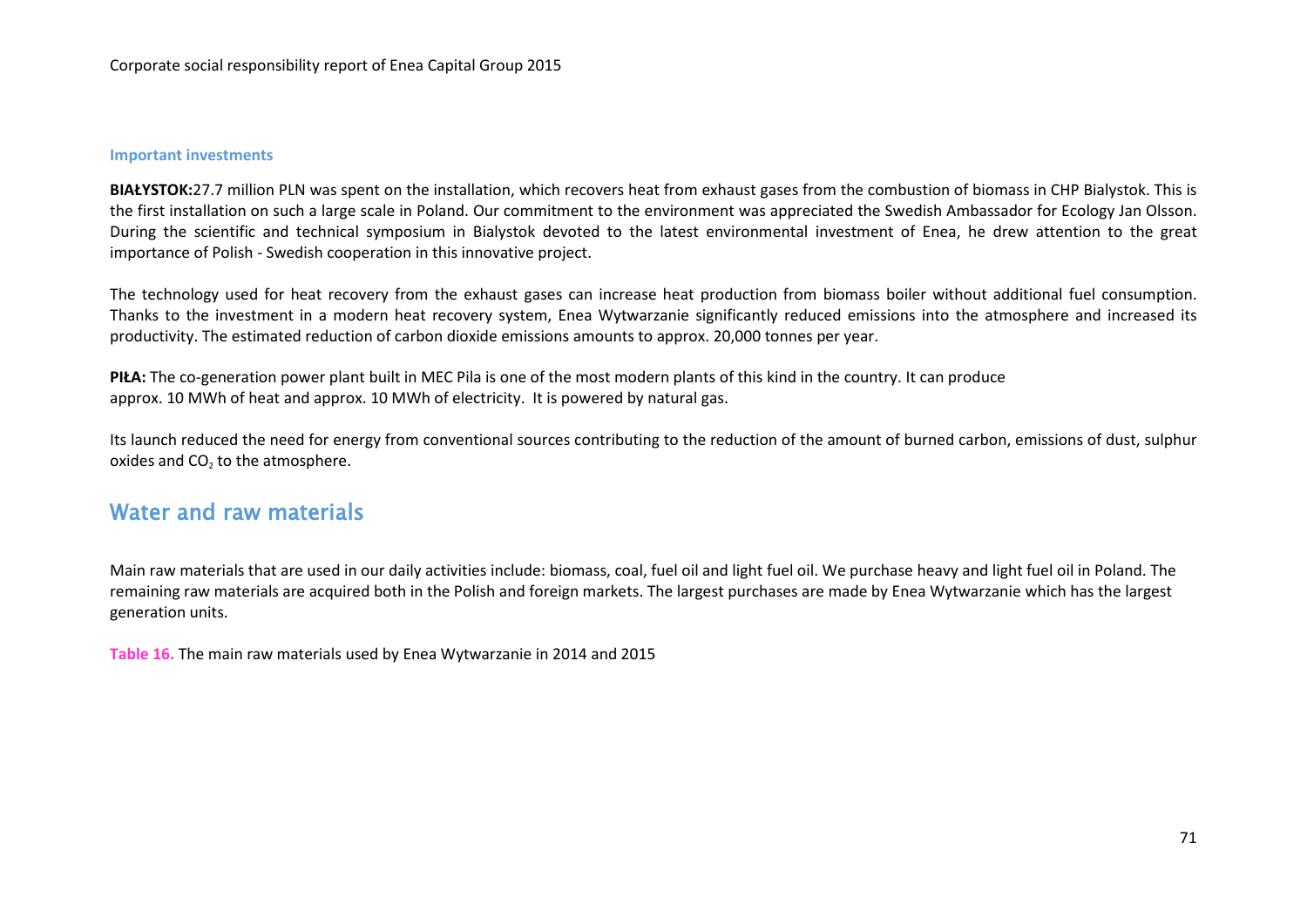**Fuel supplies** 

|                                          | 20142                   |                                 | 2015                    |                                 | Change   |                    |
|------------------------------------------|-------------------------|---------------------------------|-------------------------|---------------------------------|----------|--------------------|
| <b>Fuel type</b>                         | Volume<br>['000 tonnes] | Costs <sup>3</sup><br>[PLN mln] | Volume<br>['000 tonnes] | Costs <sup>3</sup><br>[PLN mln] | Volume   | Costs <sup>3</sup> |
| <b>Bituminous coal</b>                   | 5540                    | 1 2 8 6                         | 5870                    | 1321                            | 6.0%     | 2.7%               |
| <b>Biomass</b>                           | 759                     | 248                             | 634                     | 172                             | $-16.5%$ | $-30.6%$           |
| Fuel oil (heavy) <sup>4)</sup>           | 8                       | 14                              | 8                       | 9                               | 0.0%     | $-35.7%$           |
| Gas ['000 m <sup>3</sup> ] <sup>5)</sup> | 1926                    | 3                               | 13845                   | 20                              | 618.8%   | 566.7%             |
| <b>TOTAL</b>                             |                         | 1551                            |                         | 1552                            |          | 0.1%               |

1) Including to Enea SA<br>2) Includes production from MPEC from the take-over by Enea CG - MPEC taken over on 16 September 2014<br>3) Including transport<br>4) Light-up fuel in Kozienice Power Plant<br>5) Used for the production of e

## Table 17. Total water withdrawal in the companies of Enea Group in m<sup>3</sup> in 2015

|                                          | <b>Unit</b>    | 2015       |
|------------------------------------------|----------------|------------|
| ENEA S.A.                                | m <sup>3</sup> | 4075       |
| <b>ENEA Operator</b>                     | 3<br>m         | 64134.81   |
| <b>ENEA Wytwarzanie</b>                  | m <sup>3</sup> | 1801483624 |
| Elektrociepłownia Białystok              | $m^3$          | 24 866     |
| <b>MEC Piła</b>                          | 3<br>m         | 5677       |
| PEC Oborniki                             | m <sup>3</sup> | 2334.5     |
| Szpital Uzdrowiskowy<br><b>ENERGETYK</b> | m <sup>3</sup> | 25135      |
| Enea Pomiary                             | m <sup>3</sup> | 659        |
| Enea Oświetlenie                         | 3<br>$m^2$     | 936        |
| Enea Logistyka                           | m <sup>3</sup> | 1264       |
| PEC Zachód                               | 3<br>m         | 1097.5     |
| <b>ENEA Centrum*</b>                     | 3<br>m         | no data    |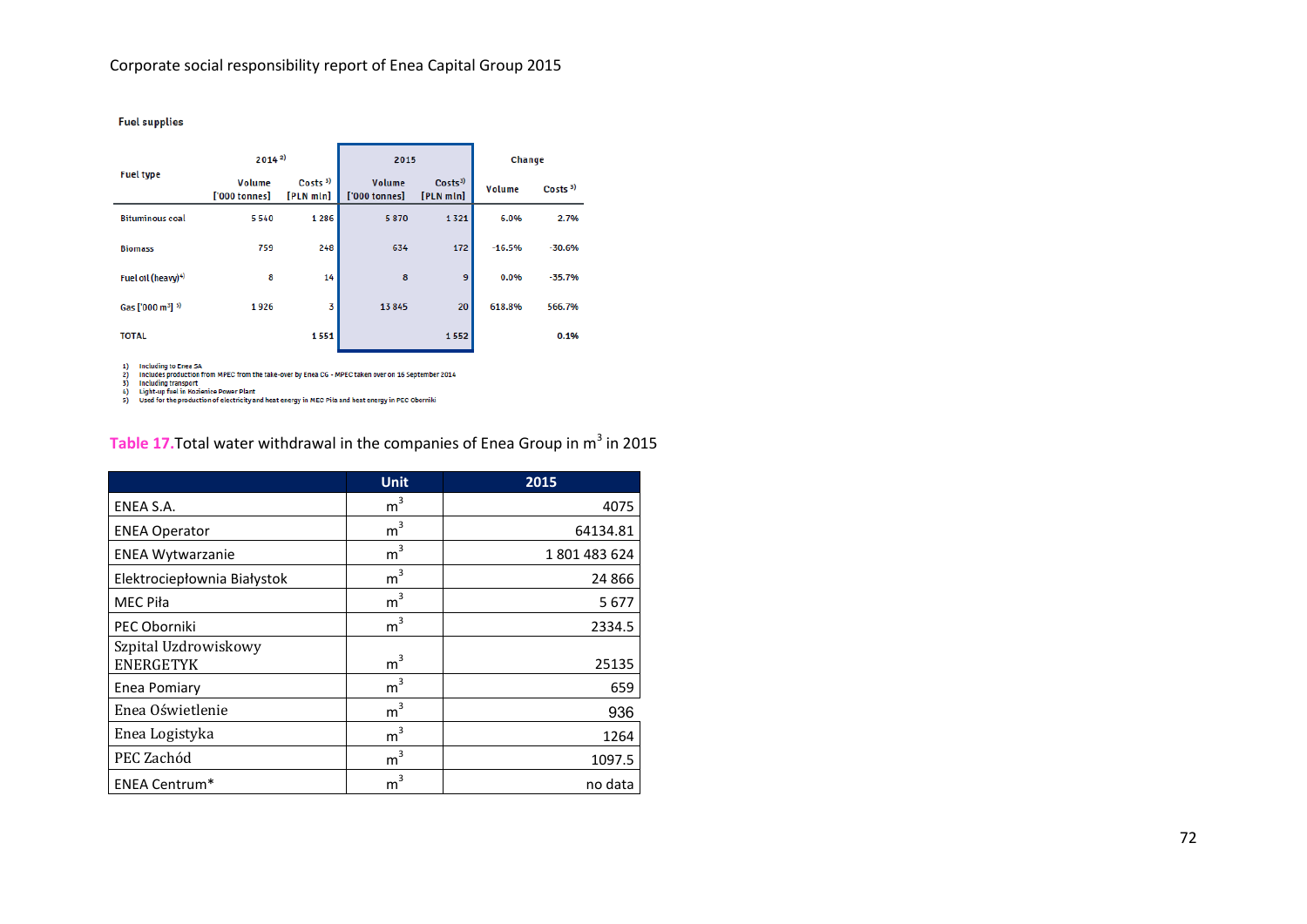## Corporate social responsibility report of Enea Capital Group 2015

| <b>Enea Serwis</b> | 14850   |
|--------------------|---------|
| Enea Trading **    | no data |

\* Enea Centrum doesn't keep records of waste generation, since it doesn't own offices, which it uses. ENEA Centrum leases offices from other companies.

\* \* Enea Trading doesn't own office spaces which are rented from Enea SA, Enea Wytwarzanie and Enea Serwis. Operating costs are included in the rent.

#### **Table 18.**Waste by type of waste [Mg] in 2015

|                             |                 | <b>Unit</b> | 2015       |
|-----------------------------|-----------------|-------------|------------|
| ENEA S.A.                   |                 |             |            |
|                             | Hazardous waste | Mg          | 3.89       |
|                             | Other than      |             |            |
|                             | hazardous waste | Mg          | 1.444      |
| <b>ENEA Operator</b>        |                 |             |            |
|                             | Hazardous waste | Mg          | 334.839    |
|                             | Other than      |             |            |
|                             | hazardous waste | Mg          | 4068.837   |
| Elektrociepłownia Białystok |                 |             |            |
|                             | Hazardous waste | Mg          | 5.813      |
|                             | Other than      |             |            |
|                             | hazardous waste | Mg          | 304.229    |
| <b>ENEA Wytwarzanie</b>     |                 |             |            |
|                             | Hazardous waste | Mg          | 55.759     |
|                             | Other than      |             |            |
|                             | hazardous waste | Mg          | 590399.653 |
| MEC Piła                    |                 |             |            |
|                             | Hazardous waste | Mg          | 2.5        |
|                             | Other than      |             |            |
|                             | hazardous waste | Mg          | 4751.3     |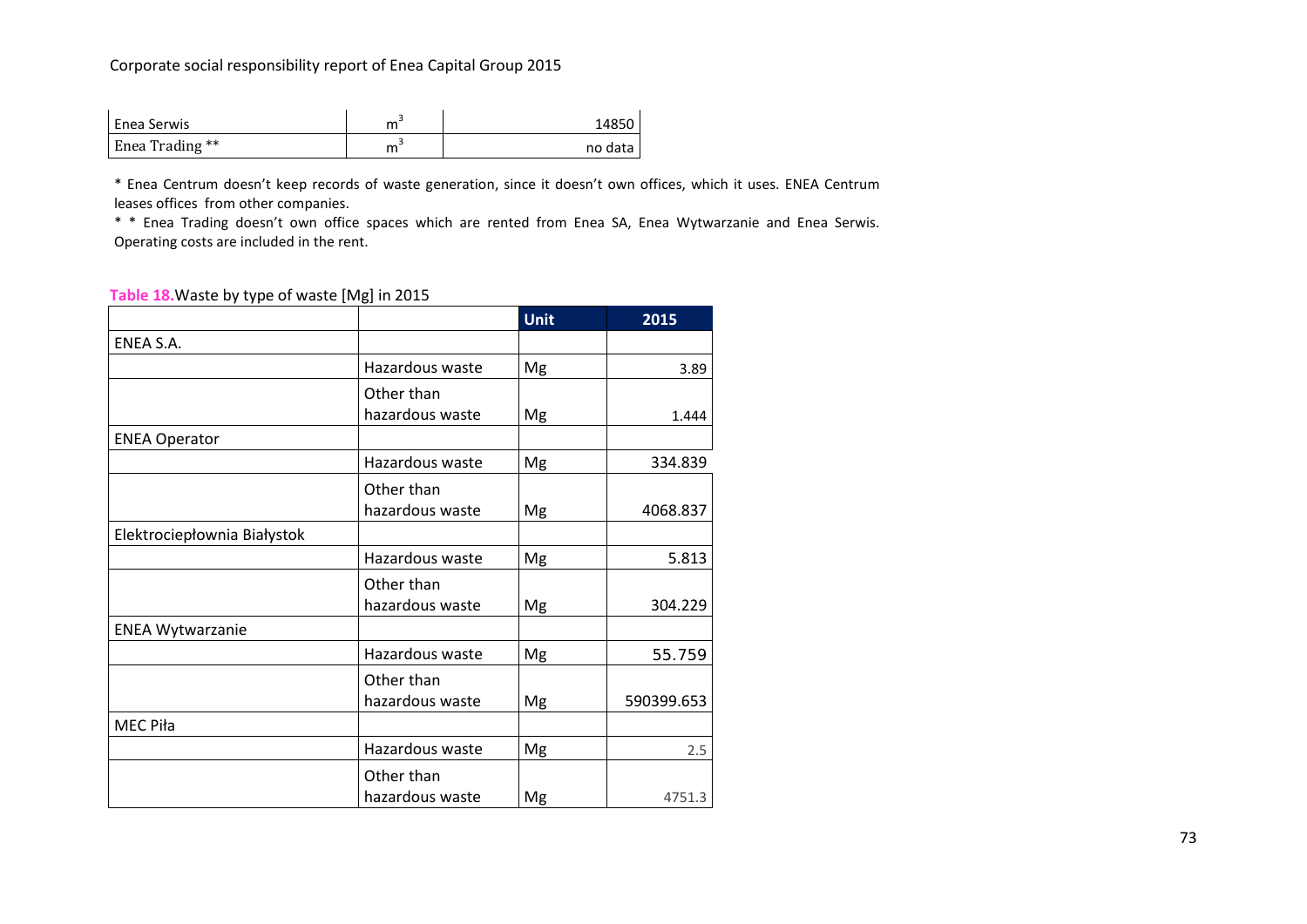| PEC Oborniki        |                 |    |          |
|---------------------|-----------------|----|----------|
|                     | Hazardous waste | Mg | 0.02     |
|                     | Other than      |    |          |
|                     | hazardous waste | Mg | 831.7    |
| PEC Zachód          |                 |    |          |
|                     | Hazardous waste | Mg | no data  |
|                     | Other than      |    |          |
|                     | hazardous waste | Mg | no data  |
| Enea Pomiary        |                 |    |          |
|                     | Hazardous waste | Mg | 0.014    |
|                     | Other than      |    |          |
|                     | hazardous waste | Mg | 1.01     |
| Enea Logistyka      |                 |    |          |
|                     |                 |    |          |
|                     |                 |    |          |
|                     |                 |    |          |
|                     |                 |    |          |
|                     | Hazardous waste | Mg | 7.488*   |
|                     | Other than      |    |          |
|                     | hazardous waste | Mg | $6.330*$ |
| <b>Enea Trading</b> |                 |    |          |
|                     | Hazardous waste | Mg | no data  |
|                     |                 |    |          |
|                     |                 |    |          |
|                     | Other than      |    |          |
|                     | hazardous waste | Mg | no data  |
| <b>Enea Serwis</b>  |                 |    |          |
|                     | Hazardous waste | Mg | 500.999  |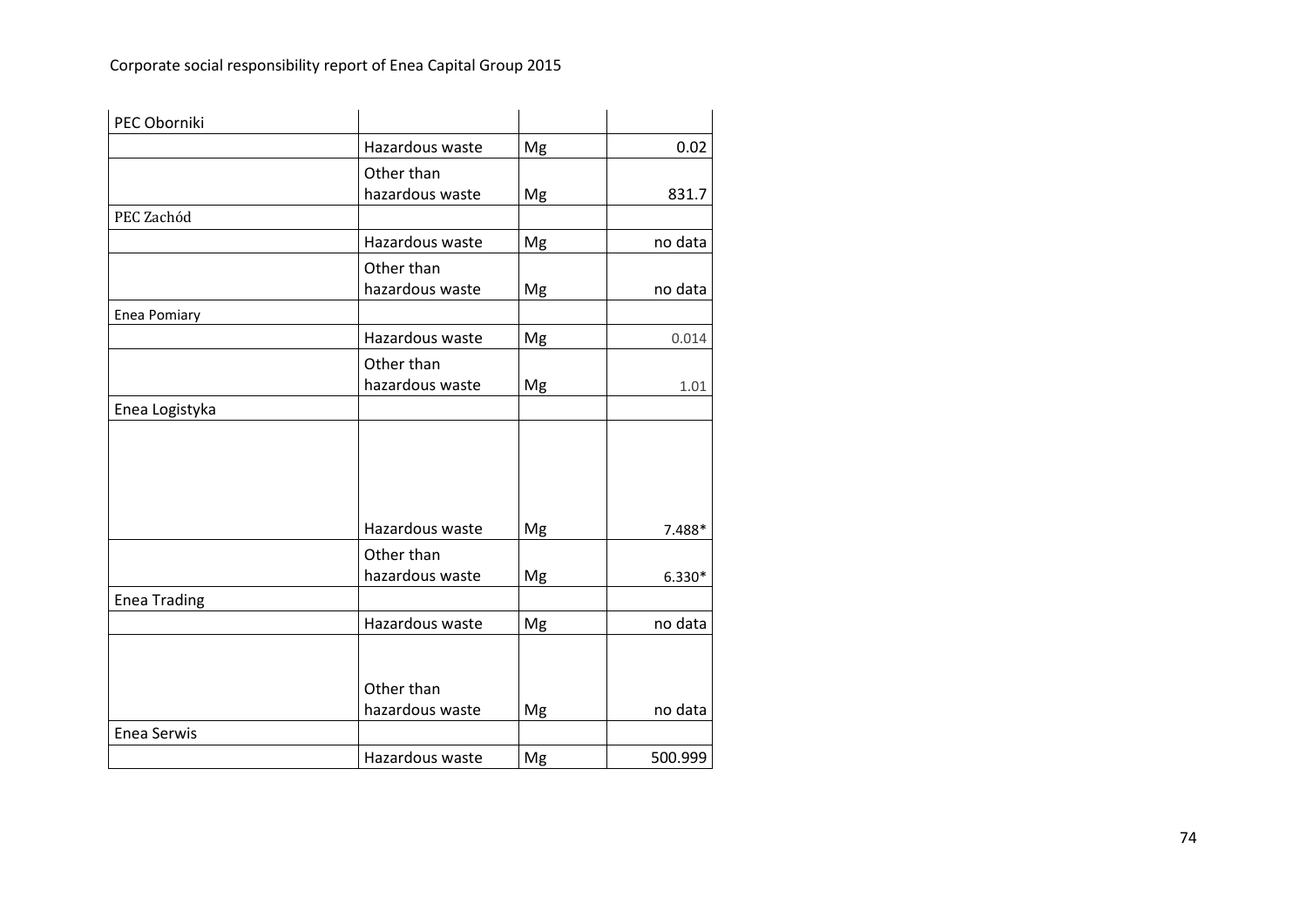|                                | Other than<br>hazardous waste   | Mg | 838.273                            |
|--------------------------------|---------------------------------|----|------------------------------------|
| Enea Oświetlenie               |                                 |    |                                    |
|                                | Hazardous waste                 | Mg | 4.141                              |
|                                | Other than<br>hazardous waste * | Mg | 176.04                             |
| <b>ENEA Centrum</b>            |                                 |    |                                    |
|                                | Hazardous waste                 | Mg | no data                            |
|                                | Other than<br>hazardous waste   | Mg | no data                            |
|                                |                                 |    |                                    |
| Szpital Uzdrowiskowy ENERGETYK |                                 |    |                                    |
|                                |                                 |    |                                    |
|                                | Hazardous waste                 | Mg | a. 3.50 Mg<br>b.520 m <sup>3</sup> |
|                                | Other than                      |    |                                    |
|                                | hazardous waste                 | Mg | 0.043                              |

\*The above values include waste produced by the Company and waste collected by Enea Logistyka Sp. z o.o. from other Enea companies which result from provisions of the Waste Electrical and Electronic Equipment Act. The above figures do not include municipal waste. Hazardous wastes (used light sources) were handed over to ABBA Ekomed company Sp. z o.o from Toruń, while non-hazardous waste are subject to recycling.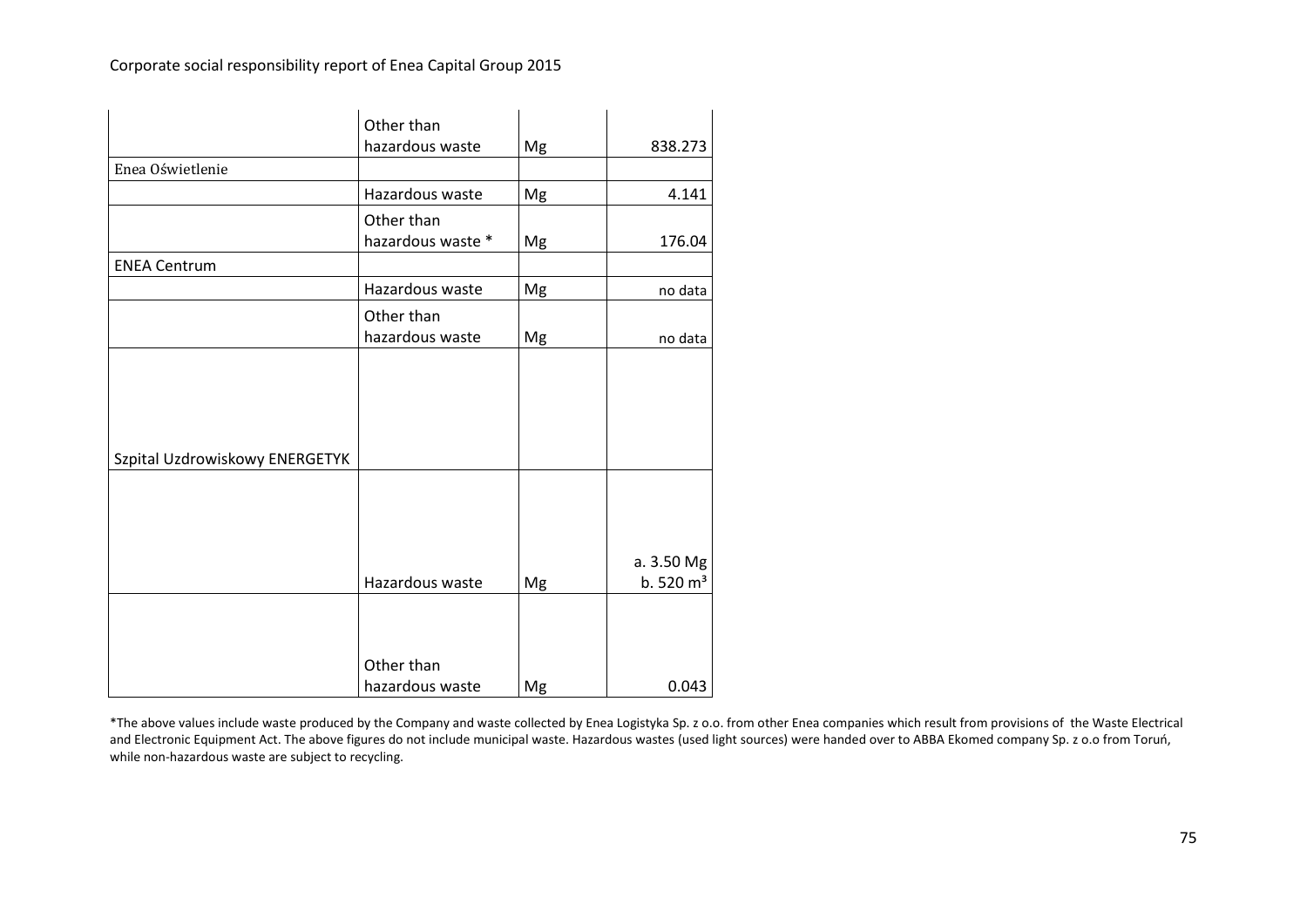## RES

We use renewable energy sources (RES for short) in the form of combustion and co-combustion of biomass, hydropower, wind farms and biogas plants.

**Power generating capacity of the Enea Group**

In the Kozienice power station the main raw material is coal: 5,378,883.051 tonnes used in 2015. Biomass: 155,312.640 tonnes used in 2015.

CHP Białystok, MEC Piła, PEC Oborniki, PEC Zachod, MPEC Białystok. Culm is an important raw material: 16,827.13 tonnes used in 2015 and biomass: 359,514.00 tonnes used in 2015



21 hydropower plants. Wind farms in Bardy, Darzyno, Baczyna. Biogas plants in Gorzesław and Liszkowo

- **Total installed RES capacity: 134.31 MW**
- Amount of energy generated from RES in Enea Wytwarzanie: **303,838.813 MWh**
- Amount of energy generated from co-generation in Enea Wytwarzanie: **523,488.352 MWh**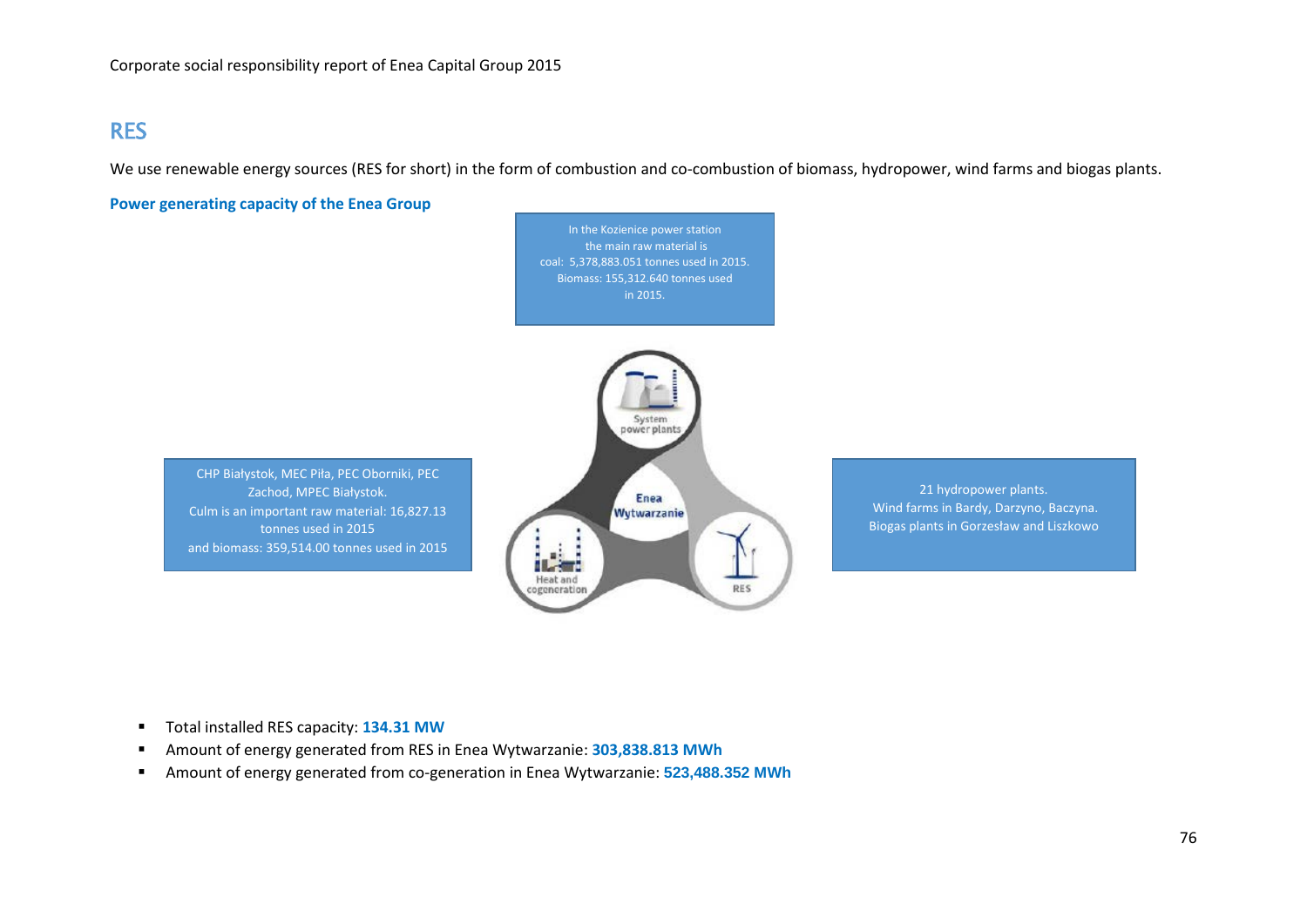|                              |            | 2014   | 2015     |
|------------------------------|------------|--------|----------|
| Co-firing of biomass         |            | 476    | 255      |
|                              | Change [%] |        | $-46.4%$ |
| <b>Combustion of biomass</b> |            | 294    | 309      |
|                              | Change [%] |        | 5.10%    |
| Hydropower plants            |            | 115.5  | 109      |
|                              | Change [%] |        | $-3.50%$ |
| Wind farms                   |            | 154.66 | 162      |
|                              | Change [%] |        | 14.90%   |
| Biogas power plants          |            | 10.464 | 14       |
|                              | Change [%] |        | 55.60%   |

**Table 19.**The generation by the Enea Group of electricity (net) from renewable energy sources [GWh]

#### **The most important initiatives in the RES area**

We invest in renewable energy sources (RES).

**Table 19.**Existing and planned capital expenditures of Enea in renewable energy

|                             | 204                                             | 204E                                    | 0.01<br><b>AVILU</b>             |
|-----------------------------|-------------------------------------------------|-----------------------------------------|----------------------------------|
| Capital expenditures in RES | .<br><br>. .<br>million Pl<br><b>LIV</b><br>--- | <br><b>PLN</b><br>94 R<br>million<br>᠇… | <br>298.8<br>.<br>'LN<br>million |

These amounts were spent in 2015 primarily on the development of new energy sources in the areas of wind energy and photovoltaics as well as modernization of hydroelectric power and biogas.

In 2015, within the RES segment, we conducted intensive activities in the area of acquisition of wind projects. On August 7, 2015, we entered into a preliminary agreement to purchase a 100% stake in the company which is building a wind farm with a capacity of 36 MW.